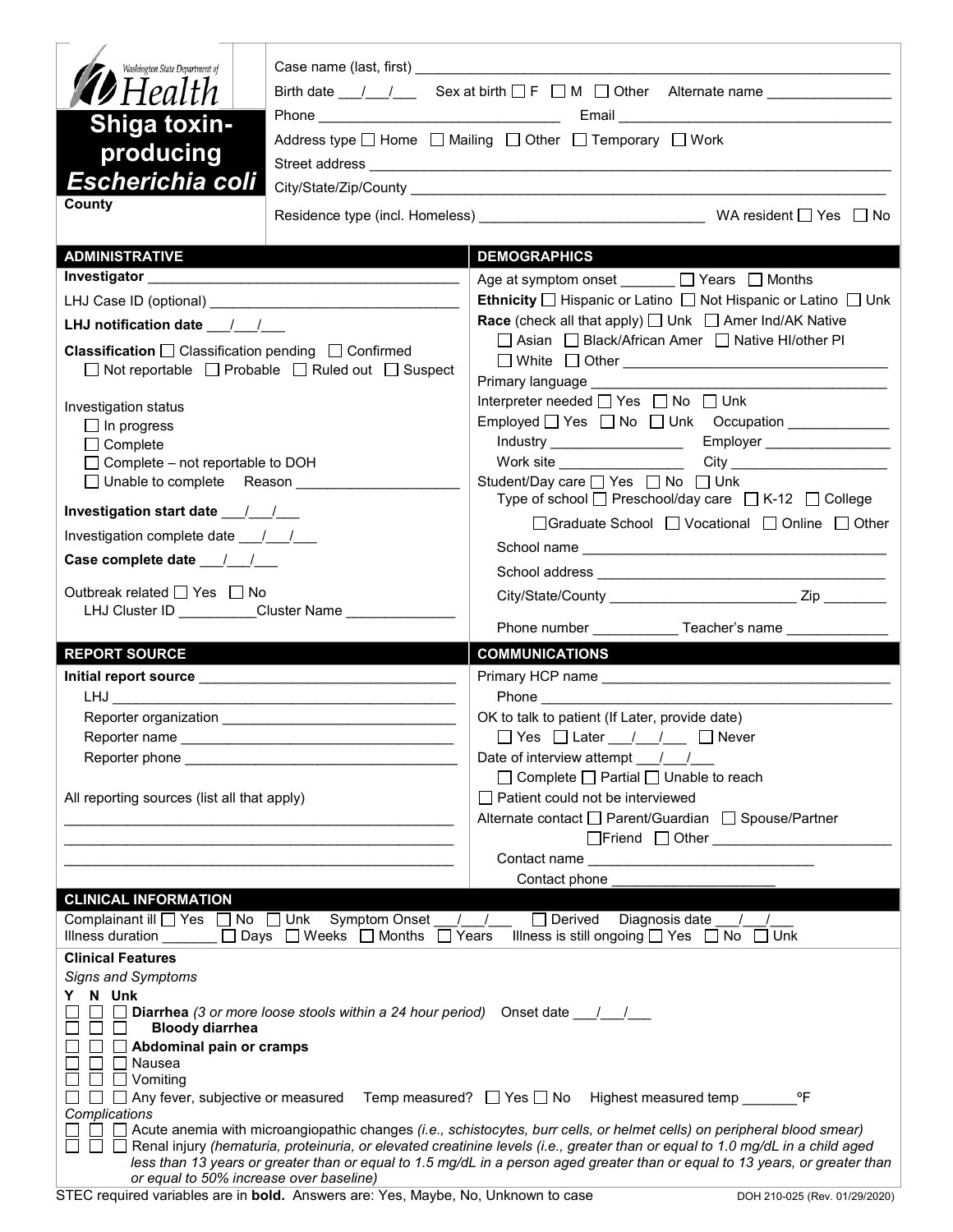| LHJ Case ID<br>Case Name                                                                                                                                                                                                                                                                                                                                                                                                                                                                                                                                                                                                                                                                                                                                                                                                     |                                                                |                                                         |  |  |  |
|------------------------------------------------------------------------------------------------------------------------------------------------------------------------------------------------------------------------------------------------------------------------------------------------------------------------------------------------------------------------------------------------------------------------------------------------------------------------------------------------------------------------------------------------------------------------------------------------------------------------------------------------------------------------------------------------------------------------------------------------------------------------------------------------------------------------------|----------------------------------------------------------------|---------------------------------------------------------|--|--|--|
| Y N Unk<br>□ Hemolytic Uremic Syndrome (HUS) (Anemia (acute onset) with microangiopathic changes (i.e., schistocytes, burr cells,<br>$\Box$<br>or helmet cells) on peripheral blood smear, AND Renal injury (acute onset) evidenced by either hematuria, proteinuria, or<br>elevated creatinine levels)<br>$\Box$ Thrombotic Thrombocytopenic Purpura (TTP)<br>$\Box$ $\Box$ Kidney dialysis as a result of illness<br>ΙI<br>$\Box$ $\Box$ Coagulopathy (platelets <100,000)<br>$\Box$ Any other complication<br><b>Predisposing Conditions</b><br>Y N Unk<br>$\Box$ Antibiotic taken for this diarrheal illness<br>$\mathsf{L}$<br>$\Box$ $\Box$ Other underlying medical conditions<br>Hospitalization<br>Y N Unk                                                                                                          |                                                                |                                                         |  |  |  |
| □ □ Hospitalized at least overnight for this illness Facility name<br>$\blacksquare$<br>Hospital admission date __/__/___ Discharge __/__/__                                                                                                                                                                                                                                                                                                                                                                                                                                                                                                                                                                                                                                                                                 | HRN <b>HRN</b>                                                 | <u> 1989 - Johann John Hermann, francuski filozof (</u> |  |  |  |
| Still hospitalized As of / /                                                                                                                                                                                                                                                                                                                                                                                                                                                                                                                                                                                                                                                                                                                                                                                                 |                                                                |                                                         |  |  |  |
| Admitted to ICU Date admitted to ICU / / Date discharged from ICU / /                                                                                                                                                                                                                                                                                                                                                                                                                                                                                                                                                                                                                                                                                                                                                        |                                                                |                                                         |  |  |  |
| N Unk<br>Y.<br>$\Box$ Died of this illness Death date<br>$\sqrt{2}$<br>$\blacksquare$<br>RISK AND RESPONSE (Ask about exposures 1 to 8 days before symptom onset)                                                                                                                                                                                                                                                                                                                                                                                                                                                                                                                                                                                                                                                            | Please fill in the death date information on the Person Screen |                                                         |  |  |  |
| <b>Travel</b>                                                                                                                                                                                                                                                                                                                                                                                                                                                                                                                                                                                                                                                                                                                                                                                                                |                                                                |                                                         |  |  |  |
| Setting 1                                                                                                                                                                                                                                                                                                                                                                                                                                                                                                                                                                                                                                                                                                                                                                                                                    | Setting 2                                                      | Setting 3                                               |  |  |  |
| Travel out of:<br>County/City _______________________<br>$\perp$                                                                                                                                                                                                                                                                                                                                                                                                                                                                                                                                                                                                                                                                                                                                                             | County/City ____________________                               | County/City                                             |  |  |  |
|                                                                                                                                                                                                                                                                                                                                                                                                                                                                                                                                                                                                                                                                                                                                                                                                                              |                                                                |                                                         |  |  |  |
| Other                                                                                                                                                                                                                                                                                                                                                                                                                                                                                                                                                                                                                                                                                                                                                                                                                        | Other                                                          | Other                                                   |  |  |  |
| Destination name                                                                                                                                                                                                                                                                                                                                                                                                                                                                                                                                                                                                                                                                                                                                                                                                             |                                                                |                                                         |  |  |  |
| $\begin{array}{cccc} \hline \end{array}$ / / to / /<br>Start and end dates                                                                                                                                                                                                                                                                                                                                                                                                                                                                                                                                                                                                                                                                                                                                                   | to                                                             | to                                                      |  |  |  |
| <b>Risk and Exposure Information</b><br>Y N Unk<br>$\Box$ Does the case know anyone else with similar symptoms or illness<br>ΙI<br>Onset date, shared meals, relationship, etc. ___________________________________<br>$\Box$ Contact with lab confirmed case<br>$\Box$<br>Childcare/Day care<br>$\Box$<br>Household<br>$\Box$<br>$\Box$ $\Box$<br>Sexual<br>П<br>Other<br>Attends childcare or preschool    Location/details<br>$\Box$ Contact with diapered or incontinent child or adult<br>$\Box$ Visited, lived, or worked in a residential facility                                                                                                                                                                                                                                                                    |                                                                |                                                         |  |  |  |
| <b>Dietary Information</b><br>N Unk<br>Y.<br>□ Special or restricted diet (medical, weight-loss, religious, cultural, vegetarian/vegan, allergies, etc.)<br>Kosher $\Box$ Dairy-free $\Box$ Halal $\Box$ Gluten free $\Box$ Raw foods $\Box$ Vegetarian $\Box$ Vegan<br>$\Box$ Weight control<br>∫ Allergy to food □ Other<br>Describe diet<br>Select mostly organic products<br>$\Box$ Produce $\Box$ Other products                                                                                                                                                                                                                                                                                                                                                                                                        |                                                                |                                                         |  |  |  |
| Food Exposure - Food exposure timeframe: 1-8 days prior to onset of illness                                                                                                                                                                                                                                                                                                                                                                                                                                                                                                                                                                                                                                                                                                                                                  |                                                                |                                                         |  |  |  |
| Sources of food IN home - During exposure timeframe did you (your child) eat foods from:<br>$\Box$ (1) Grocery stores or supermarkets<br>(7) Small markets/mini markets (convenience stores,<br>$\Box$ (2) Home delivery grocery services (CSA, grocery<br>gas stations, etc)<br>delivery, Amazon Fresh, Peapod, etc)<br>$\Box$ (8) Health food stores or co-ops<br>$\Box$ (9) Ethnic specialty markets (Mexican, Asian, Indian)<br>$\Box$ (3) Fish or meat specialty shops (butcher shop, etc)<br>□ (4) Warehouse stores (Costco, Sam's Club, etc.)<br>$\Box$ (10) Farmers markets, roadside stands, open-air<br>markets, food purchased directly from a farm<br>$\Box$ (5) Meal delivery services (Blue Apron, Meals on Wheels,<br>Schwan's, NutriSystem, etc)<br>$\Box$ (6) Live animal market, custom slaughter facility |                                                                |                                                         |  |  |  |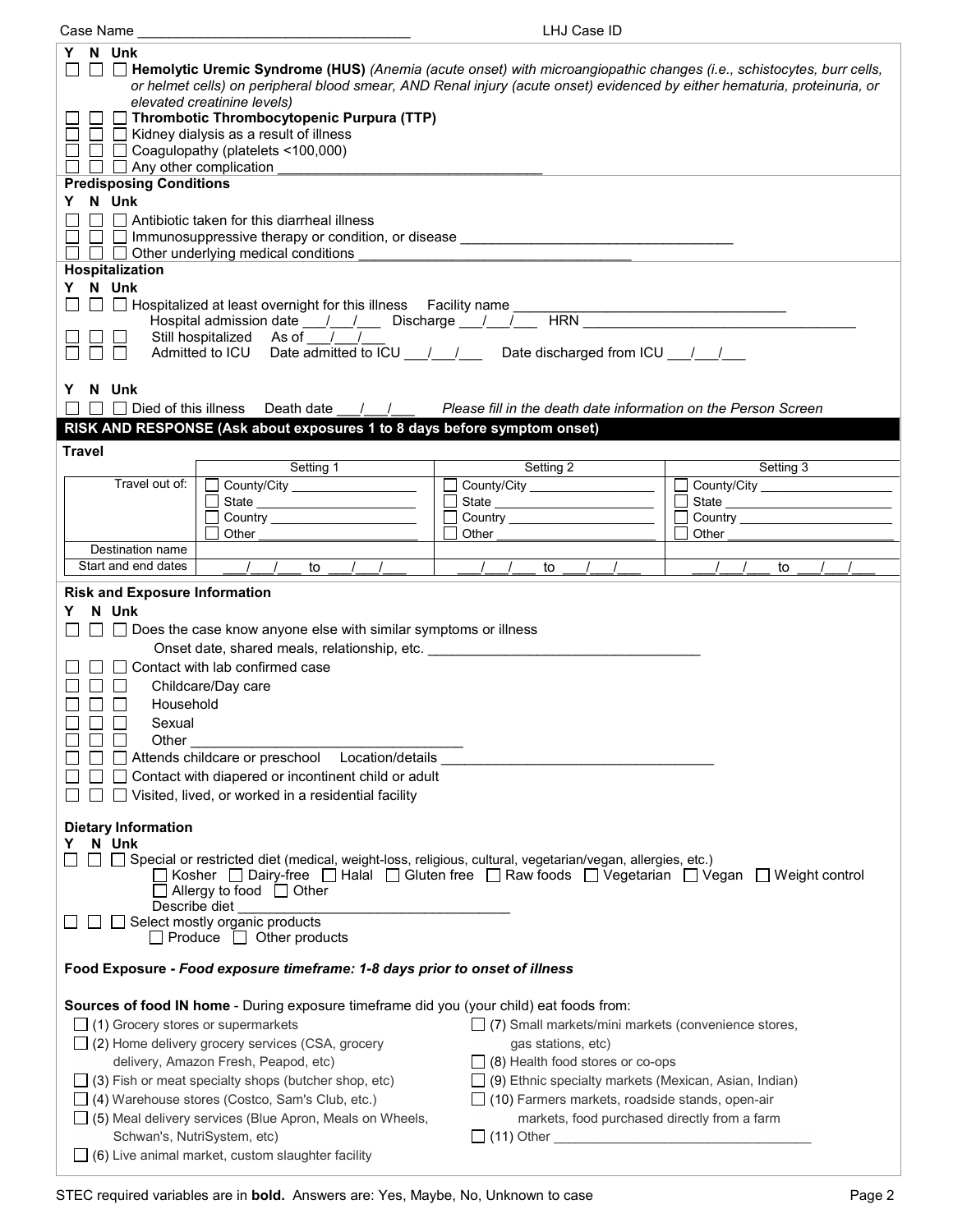| Case Name                      |                                                                                                       |                                         |         | LHJ Case ID                                                                      |          |
|--------------------------------|-------------------------------------------------------------------------------------------------------|-----------------------------------------|---------|----------------------------------------------------------------------------------|----------|
| Type of                        | <b>Business name</b>                                                                                  |                                         |         | <b>Address/location</b>                                                          |          |
| <b>Business</b>                |                                                                                                       |                                         |         |                                                                                  |          |
| (enter number                  |                                                                                                       |                                         |         |                                                                                  |          |
| next to choices                |                                                                                                       |                                         |         |                                                                                  |          |
| above)                         |                                                                                                       |                                         |         |                                                                                  |          |
|                                |                                                                                                       |                                         |         |                                                                                  |          |
|                                |                                                                                                       |                                         |         |                                                                                  |          |
|                                |                                                                                                       |                                         |         |                                                                                  |          |
|                                |                                                                                                       |                                         |         |                                                                                  |          |
|                                |                                                                                                       |                                         |         |                                                                                  |          |
|                                |                                                                                                       |                                         |         |                                                                                  |          |
|                                |                                                                                                       |                                         |         |                                                                                  |          |
|                                |                                                                                                       |                                         |         |                                                                                  |          |
|                                |                                                                                                       |                                         |         |                                                                                  |          |
|                                |                                                                                                       |                                         |         |                                                                                  |          |
|                                |                                                                                                       |                                         |         |                                                                                  |          |
|                                |                                                                                                       |                                         |         |                                                                                  |          |
|                                |                                                                                                       |                                         |         |                                                                                  |          |
|                                | Sources of food outside home - During exposure timeframe did you (your child) eat foods from:         |                                         |         |                                                                                  |          |
|                                | $\Box$ (1) Fast casual (Chipotle, Panera, etc)                                                        |                                         |         | □ (10) Chinese, Japanese, Vietnamese, other Asian-style                          |          |
|                                | $\Box$ (2) Fast food (McDonald's, Burger King, Wendy's)                                               |                                         |         | $\Box$ (11) All-you-can-eat buffet                                               |          |
| $\Box$ (3) Sandwich shop, deli |                                                                                                       |                                         |         | $\Box$ (12) Breakfast, brunch, diner, or café                                    |          |
|                                |                                                                                                       |                                         |         |                                                                                  |          |
|                                | $\Box$ (4) Jamaican, Cuban, or Caribbean                                                              |                                         |         | □ (13) Middle Eastern, Greek/Mediterranean, Arabic, Lebanese,                    |          |
|                                | $\Box$ (5) Ready-to-eat prepared food from grocery or deli                                            |                                         | African |                                                                                  |          |
|                                | $\Box$ (6) An event where food was served (catered event, festival,                                   |                                         |         | $\Box$ (14) Any takeout from a restaurant                                        |          |
|                                | church, or community meal)                                                                            |                                         |         | $\Box$ (15) Healthy restaurant (vegetarian, vegan, salad-based                   |          |
|                                | □ (7) Mexican, Salvadorian, other Hispanic/Latino-style                                               |                                         |         | $\Box$ (16) Salad bar at a grocery store or restaurant                           |          |
|                                | $\Box$ (8) Food trucks, food stalls/stands                                                            |                                         |         |                                                                                  |          |
|                                |                                                                                                       |                                         |         |                                                                                  |          |
|                                | $\Box$ (9) School, hospital, senior center, or other institutional setting                            |                                         |         |                                                                                  |          |
| Type of                        | Restaurant/venue name                                                                                 | Time of meal<br><b>Date</b>             |         | Food ordered/eaten                                                               | Address/ |
| <b>Business</b>                |                                                                                                       | (Breakfast, Brunch,                     |         |                                                                                  | location |
| (enter number                  |                                                                                                       | Lunch, Happy Hour,                      |         |                                                                                  |          |
| next to choices                |                                                                                                       | Dinner, Other)                          |         |                                                                                  |          |
| above)                         |                                                                                                       | Bfast $\Box$ Bru                        |         |                                                                                  |          |
|                                |                                                                                                       | $\Box$ Lun $\Box$ HH $\Box$ Din         |         |                                                                                  |          |
|                                |                                                                                                       | Other                                   |         |                                                                                  |          |
|                                |                                                                                                       | Bfast □ Bru                             |         |                                                                                  |          |
|                                |                                                                                                       | $\Box$ Lun $\Box$ HH $\Box$ Din         |         |                                                                                  |          |
|                                |                                                                                                       | Other                                   |         |                                                                                  |          |
|                                |                                                                                                       | $\Box$ Bfast $\Box$ Bru                 |         |                                                                                  |          |
|                                |                                                                                                       | $\Box$ Lun $\Box$ HH $\Box$ Din         |         |                                                                                  |          |
|                                |                                                                                                       | $\Box$ Other                            |         |                                                                                  |          |
|                                |                                                                                                       | Bfast □ Bru                             |         |                                                                                  |          |
|                                |                                                                                                       | $\Box$ Lun $\Box$ HH $\Box$ Din         |         |                                                                                  |          |
|                                |                                                                                                       | Other                                   |         |                                                                                  |          |
|                                |                                                                                                       | $\Box$ Bfast $\Box$ Bru                 |         |                                                                                  |          |
|                                |                                                                                                       | $\Box$ Lun $\Box$ HH $\Box$ Din         |         |                                                                                  |          |
|                                |                                                                                                       | $\Box$ Other<br>$\Box$ Bfast $\Box$ Bru |         |                                                                                  |          |
|                                |                                                                                                       | $\Box$ Lun $\Box$ HH $\Box$ Din         |         |                                                                                  |          |
|                                |                                                                                                       | $\Box$ Other                            |         |                                                                                  |          |
|                                |                                                                                                       | $\Box$ Bfast $\Box$ Bru                 |         |                                                                                  |          |
|                                |                                                                                                       | $\Box$ Lun $\Box$ HH $\Box$ Din         |         |                                                                                  |          |
|                                |                                                                                                       | $\Box$ Other                            |         |                                                                                  |          |
| Y M N Unk                      |                                                                                                       |                                         |         |                                                                                  |          |
| 8888                           | Any food sampled (grocery, warehouse stores, food court, etc.)                                        |                                         |         |                                                                                  |          |
|                                |                                                                                                       |                                         |         |                                                                                  |          |
|                                | Consumed any of the following during exposure period                                                  |                                         |         |                                                                                  |          |
| Meat                           |                                                                                                       |                                         |         |                                                                                  |          |
| Y M N Unk                      |                                                                                                       |                                         |         |                                                                                  |          |
|                                | $\Box$ Beef (e.g., ground, intact, raw)                                                               |                                         |         |                                                                                  |          |
| $\mathbf{1}$                   | Ground beef (e.g., hamburger patties, meatloaf, casseroles, tacos) ________________________________   |                                         |         |                                                                                  |          |
|                                | Date consumed $\frac{1}{\sqrt{2}}$                                                                    |                                         |         |                                                                                  |          |
|                                | Ate ground beef at home Purchase location/source _______________________________                      |                                         |         |                                                                                  |          |
|                                |                                                                                                       |                                         |         |                                                                                  |          |
|                                | Ate ground beef away from home  Purchase location/source                                              |                                         |         |                                                                                  |          |
|                                | In what form(s) was the beef purchased $\square$ Bulk $\square$ Patties $\square$ Unk $\square$ Other |                                         |         |                                                                                  |          |
|                                |                                                                                                       |                                         |         |                                                                                  |          |
|                                | Date consumed / /                                                                                     |                                         |         |                                                                                  |          |
|                                |                                                                                                       |                                         |         | Ate intact beef at home Purchase location/source _______________________________ |          |
|                                |                                                                                                       |                                         |         |                                                                                  |          |
|                                | Any raw beef dish (e.g., steak tartare, kitfo, carpaccio)                                             |                                         |         |                                                                                  |          |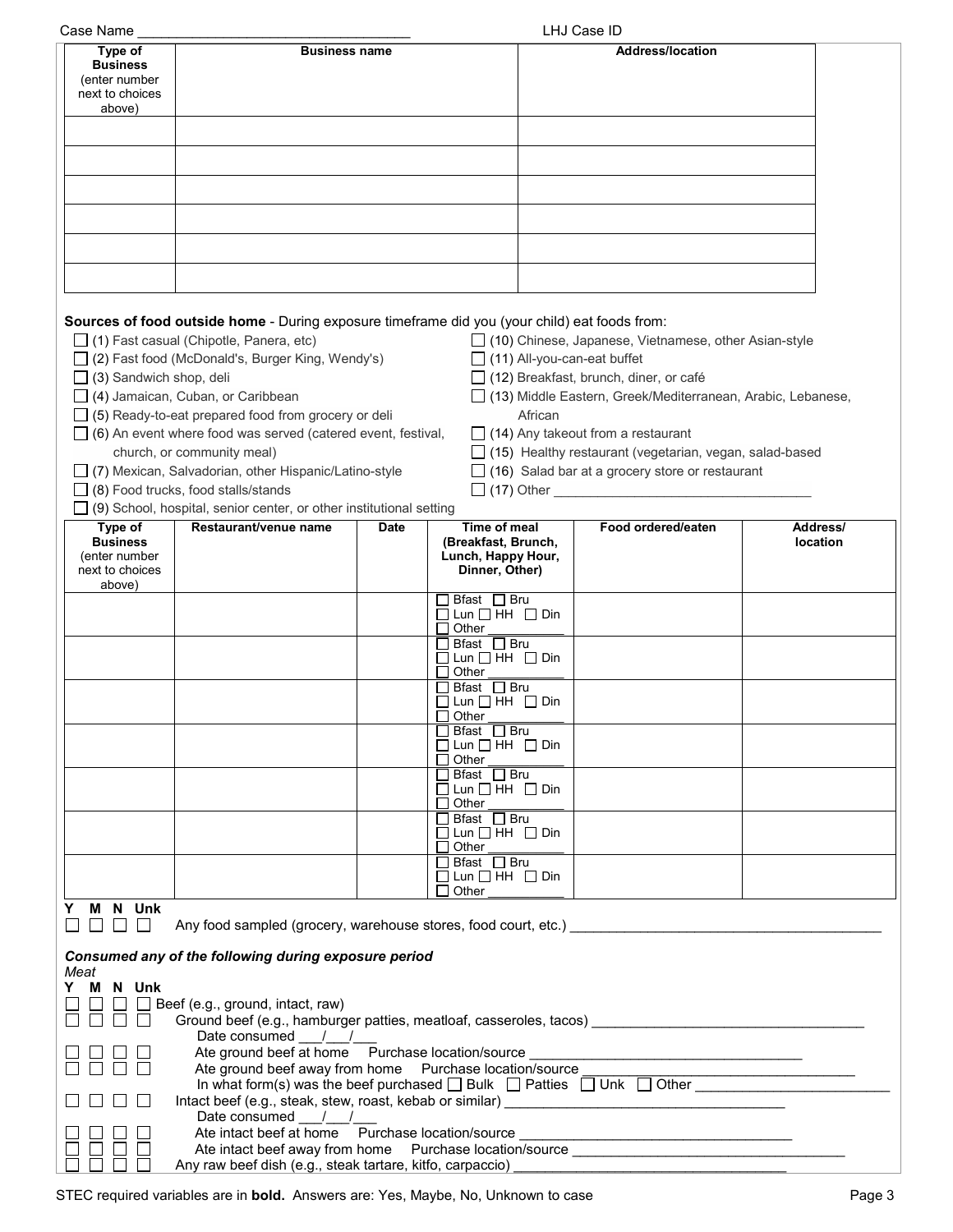| Case Name                                                                                                                                                                                                                                                                                                                                                                                                                                                                                                                                                                                                                                                                                                                                                                                                                                           |                                                                                        | LHJ Case ID                                                                            |                                                                                  |  |
|-----------------------------------------------------------------------------------------------------------------------------------------------------------------------------------------------------------------------------------------------------------------------------------------------------------------------------------------------------------------------------------------------------------------------------------------------------------------------------------------------------------------------------------------------------------------------------------------------------------------------------------------------------------------------------------------------------------------------------------------------------------------------------------------------------------------------------------------------------|----------------------------------------------------------------------------------------|----------------------------------------------------------------------------------------|----------------------------------------------------------------------------------|--|
| Y M N Unk<br>Other meat (e.g., buffalo, wild game, goat)<br>$\mathbf{1}$<br>$\perp$<br>Buffalo/bison<br>Venison, elk, boar, arctic mammal, or other wild game<br>□ Venison □ Elk □ Bear □ Boar □ Arctic mammal □ Other wild game<br>$\mathcal{L}$                                                                                                                                                                                                                                                                                                                                                                                                                                                                                                                                                                                                   |                                                                                        |                                                                                        |                                                                                  |  |
| Other processed meat products<br>Y M N Unk<br>$\Box$<br>Other processed meat products (e.g., jerky, deli meats, sausage)<br>$\perp$<br>$\Box$<br>$\overline{\phantom{a}}$<br>Dried meat strips or jerky<br>Dry/semi-dry ready to eat sausage such as salami, pepperoni, or summer sausage<br>$\Box$ $\Box$<br>$\Box$<br>Deli-style meats<br>Any fresh sausage $\Box$ Chicken $\Box$ Turkey $\Box$ Pork $\Box$ Beef $\Box$ Other $\Box$                                                                                                                                                                                                                                                                                                                                                                                                              |                                                                                        |                                                                                        |                                                                                  |  |
| Miscellaneous meat exposure<br>M N Unk<br>Y.<br>$\Box$ $\Box$ Were any of the previously indicated meats/poultry consumed rare, undercooked, or raw<br>□ Goat □ Lamb □ Beef □ Pork □ Poultry □ Wild game meat □ Other ________________<br>$\Box$ $\Box$ Handled any raw meat, even if you did not eat it<br>$\Box$ Goat $\Box$ Lamb $\Box$ Beef $\Box$ Pork $\Box$ Poultry $\Box$ Wild game meat $\Box$ Other<br>$\Box$ $\Box$ $\Box$ Ground beef present in the household even if not eaten<br><b>Eggs and Dairy</b><br>Y M N Unk<br>$\Box$ $\Box$ Raw/unpasteurized milk (including cow, goat, sheep, etc.)<br>Dairy animal type □ Cow □ Goat □ Sheep □ Other <u>__________________________</u><br>Any raw/unpasteurized milk left over<br>□ □ □ Cheese made from raw/unpasteurized milk including homemade, farm-fresh, and door-to-door cheeses |                                                                                        |                                                                                        |                                                                                  |  |
| Any raw/unpasteurized cheese left over<br>□ □ Other raw/unpasteurized dairy product (e.g., yogurt, kefir, ice cream)<br>Any raw/unpasteurized dairy product left over<br>$\mathbf{1}$<br>□ □ Artisanal or gourmet cheese (e.g., from gourmet cheese section of grocery store, farmer's market, or cheese shop)<br>П<br>$\Box$<br>Produce                                                                                                                                                                                                                                                                                                                                                                                                                                                                                                            |                                                                                        |                                                                                        |                                                                                  |  |
| Y M N Unk                                                                                                                                                                                                                                                                                                                                                                                                                                                                                                                                                                                                                                                                                                                                                                                                                                           | □ □ Leafy greens (e.g., arugula, mesclun, spinach, lettuce)                            |                                                                                        |                                                                                  |  |
|                                                                                                                                                                                                                                                                                                                                                                                                                                                                                                                                                                                                                                                                                                                                                                                                                                                     | Fresh spinach                                                                          | Iceberg lettuce                                                                        | Romaine lettuce                                                                  |  |
| Eaten at<br>Type of leafy green<br>eaten at home                                                                                                                                                                                                                                                                                                                                                                                                                                                                                                                                                                                                                                                                                                                                                                                                    | Home $\Box$ Away from home<br>Pre-packaged/bagged<br>□ Loose/head<br>Shredded<br>Other | Home $\Box$ Away from home<br>Pre-packaged/bagged<br>□ Loose/head<br>Shredded<br>Other | Home □ Away from home<br>Pre-packaged/bagged<br>□Loose/head<br>Shredded<br>Other |  |
| Eaten at home details<br>(Purchase)                                                                                                                                                                                                                                                                                                                                                                                                                                                                                                                                                                                                                                                                                                                                                                                                                 |                                                                                        |                                                                                        |                                                                                  |  |
| location/source/brand)<br>Form of leafy green<br>outside home                                                                                                                                                                                                                                                                                                                                                                                                                                                                                                                                                                                                                                                                                                                                                                                       | On burger/sandwich/wrap<br>Salad/salad bar                                             | On burger/sandwich/wrap<br>Salad/salad bar                                             | On burger/sandwich/wrap<br>Salad/salad bar<br>$\Box$ Other                       |  |
| M N Unk<br>Y.<br>Other leafy green vegetables such as spring mix, field greens, baby greens, and gourmet salad mix<br>M N Unk<br>Y.                                                                                                                                                                                                                                                                                                                                                                                                                                                                                                                                                                                                                                                                                                                 |                                                                                        |                                                                                        |                                                                                  |  |
| Sprouts (e.g., alfalfa, bean, clover, broccoli, radish; including from a salad bar or on a sandwich)<br>Purchase location(s) National Purchase of the set of the set of the set of the set of the set of the set of the<br>Alfalfa<br>Bean (including Mung)                                                                                                                                                                                                                                                                                                                                                                                                                                                                                                                                                                                         |                                                                                        |                                                                                        |                                                                                  |  |
| Clover<br><b>Broccoli</b>                                                                                                                                                                                                                                                                                                                                                                                                                                                                                                                                                                                                                                                                                                                                                                                                                           | Radish (including Daikon)                                                              |                                                                                        |                                                                                  |  |
|                                                                                                                                                                                                                                                                                                                                                                                                                                                                                                                                                                                                                                                                                                                                                                                                                                                     |                                                                                        |                                                                                        |                                                                                  |  |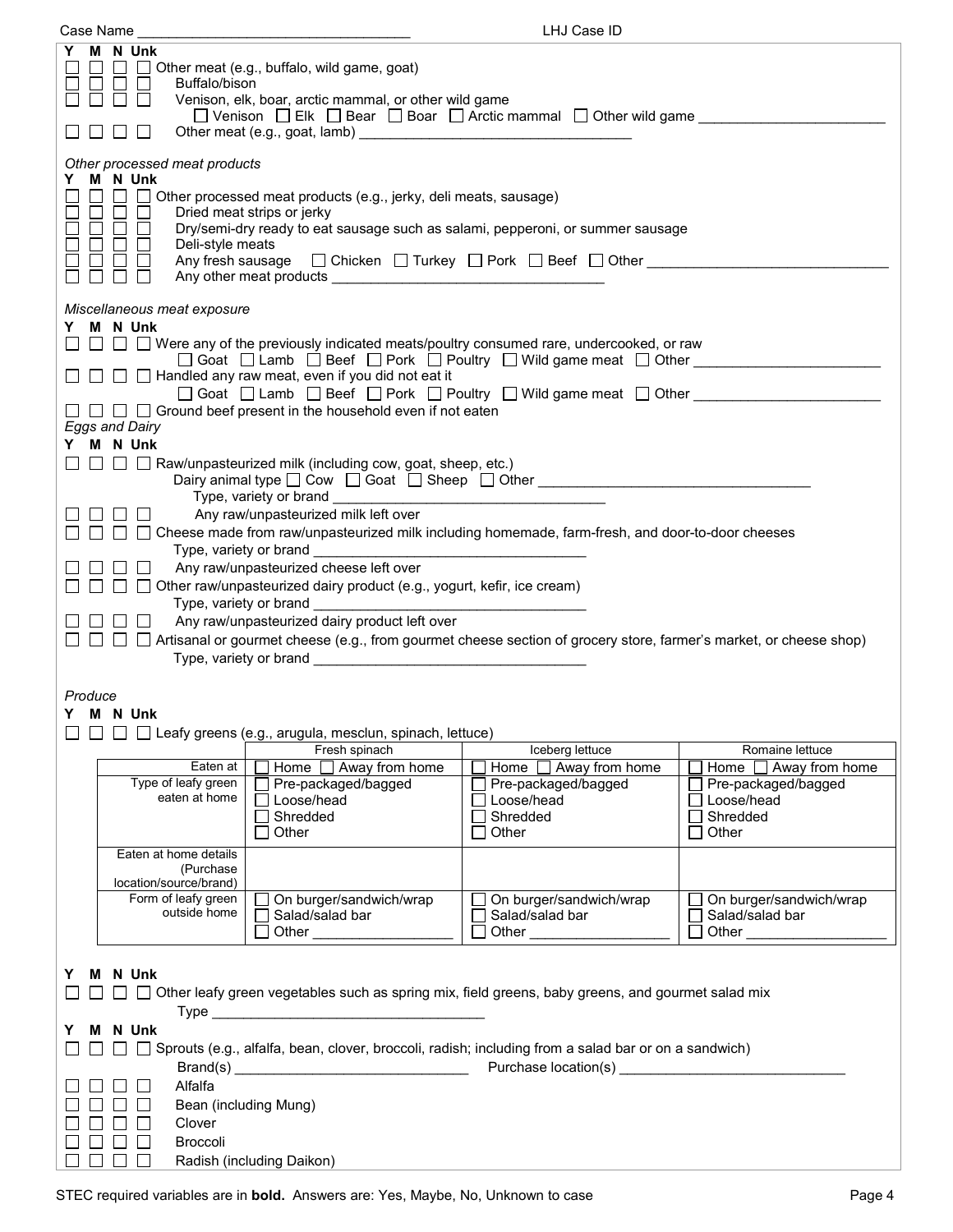|        |   | N Unk          |                                                                                                                                                                                                      |
|--------|---|----------------|------------------------------------------------------------------------------------------------------------------------------------------------------------------------------------------------------|
|        |   |                | $\Box$ Fresh herbs (e.g., cilantro, basil, parsley, chives, mint, other)                                                                                                                             |
|        |   |                | Cilantro                                                                                                                                                                                             |
|        |   |                | Basil                                                                                                                                                                                                |
|        |   |                | Parsley                                                                                                                                                                                              |
|        |   |                | Sage                                                                                                                                                                                                 |
|        |   |                | Thyme                                                                                                                                                                                                |
|        |   |                | Dill                                                                                                                                                                                                 |
|        |   |                | Chives<br>Mint                                                                                                                                                                                       |
|        |   |                | Oregano                                                                                                                                                                                              |
|        |   |                |                                                                                                                                                                                                      |
|        |   | N Unk          |                                                                                                                                                                                                      |
|        |   |                | Fresh tomatoes                                                                                                                                                                                       |
|        |   |                | Roma                                                                                                                                                                                                 |
|        |   |                | Cherry                                                                                                                                                                                               |
|        |   |                | Grape                                                                                                                                                                                                |
|        |   |                | Sold on the vine                                                                                                                                                                                     |
|        |   |                | Red round                                                                                                                                                                                            |
|        |   |                | Other                                                                                                                                                                                                |
|        |   |                | Fresh tomatoes on a sandwich, burger, or salad<br><u> 1989 - Johann John Stone, mensk politik (</u>                                                                                                  |
|        |   |                | Fresh tomato salsa or pico de gallo, not from a can/jar entrante and a series of the sale of the sale                                                                                                |
|        |   |                |                                                                                                                                                                                                      |
| Y      | м | N Unk          |                                                                                                                                                                                                      |
|        |   |                |                                                                                                                                                                                                      |
|        |   |                |                                                                                                                                                                                                      |
|        |   |                |                                                                                                                                                                                                      |
| Y      | м | N Unk          |                                                                                                                                                                                                      |
|        |   |                | Fresh fruit (e.g., berries, melons, citrus, tropical fruit)                                                                                                                                          |
|        |   |                | Melons                                                                                                                                                                                               |
|        |   |                | Tropical (e.g., kiwi, papaya, guava, pomegranate, mango, pineapple) _______________________________                                                                                                  |
|        |   |                | Non-tropical tree fruit (e.g., apples, pears, peaches) _________________________                                                                                                                     |
|        |   |                | Fresh citrus (including lemon/lime on a drink) _________________________________                                                                                                                     |
|        |   |                |                                                                                                                                                                                                      |
|        |   |                |                                                                                                                                                                                                      |
|        |   | Y M N Unk      |                                                                                                                                                                                                      |
|        |   |                | $\Box$ $\Box$ Frozen fruit (e.g., berries, other)                                                                                                                                                    |
|        |   |                |                                                                                                                                                                                                      |
|        |   |                |                                                                                                                                                                                                      |
| Drinks |   |                |                                                                                                                                                                                                      |
| Y.     |   | <b>M</b> N Unk |                                                                                                                                                                                                      |
|        |   |                | Juices and Smoothies                                                                                                                                                                                 |
|        |   |                | Smoothie                                                                                                                                                                                             |
|        |   |                |                                                                                                                                                                                                      |
|        |   |                |                                                                                                                                                                                                      |
|        |   |                |                                                                                                                                                                                                      |
|        |   |                | Homemade                                                                                                                                                                                             |
|        |   |                |                                                                                                                                                                                                      |
|        |   |                | <b>Other Foods/Supplements</b>                                                                                                                                                                       |
| Y.     |   | M N Unk        |                                                                                                                                                                                                      |
|        |   |                | $\Box$ Nuts/seeds                                                                                                                                                                                    |
|        |   |                | □ Peanuts □ Almonds □ Walnuts □ Cashews □ Pistachios □ Hazelnuts/filberts<br>Any nuts                                                                                                                |
|        |   |                | $\Box$ Other $\Box$                                                                                                                                                                                  |
|        |   |                | Peanut butter or peanut butter containing foods (e.g., peanut butter crackers)                                                                                                                       |
|        |   |                | Nut butter or spread other than peanut butter (e.g., Nutella, almond butter, soy nut butter)<br>Seeds or foods made from seeds $\Box$ Sesame $\Box$ Sunflower $\Box$ Pumpkin $\Box$ Chia $\Box$ Flax |
|        |   |                |                                                                                                                                                                                                      |
|        |   |                |                                                                                                                                                                                                      |
|        |   |                |                                                                                                                                                                                                      |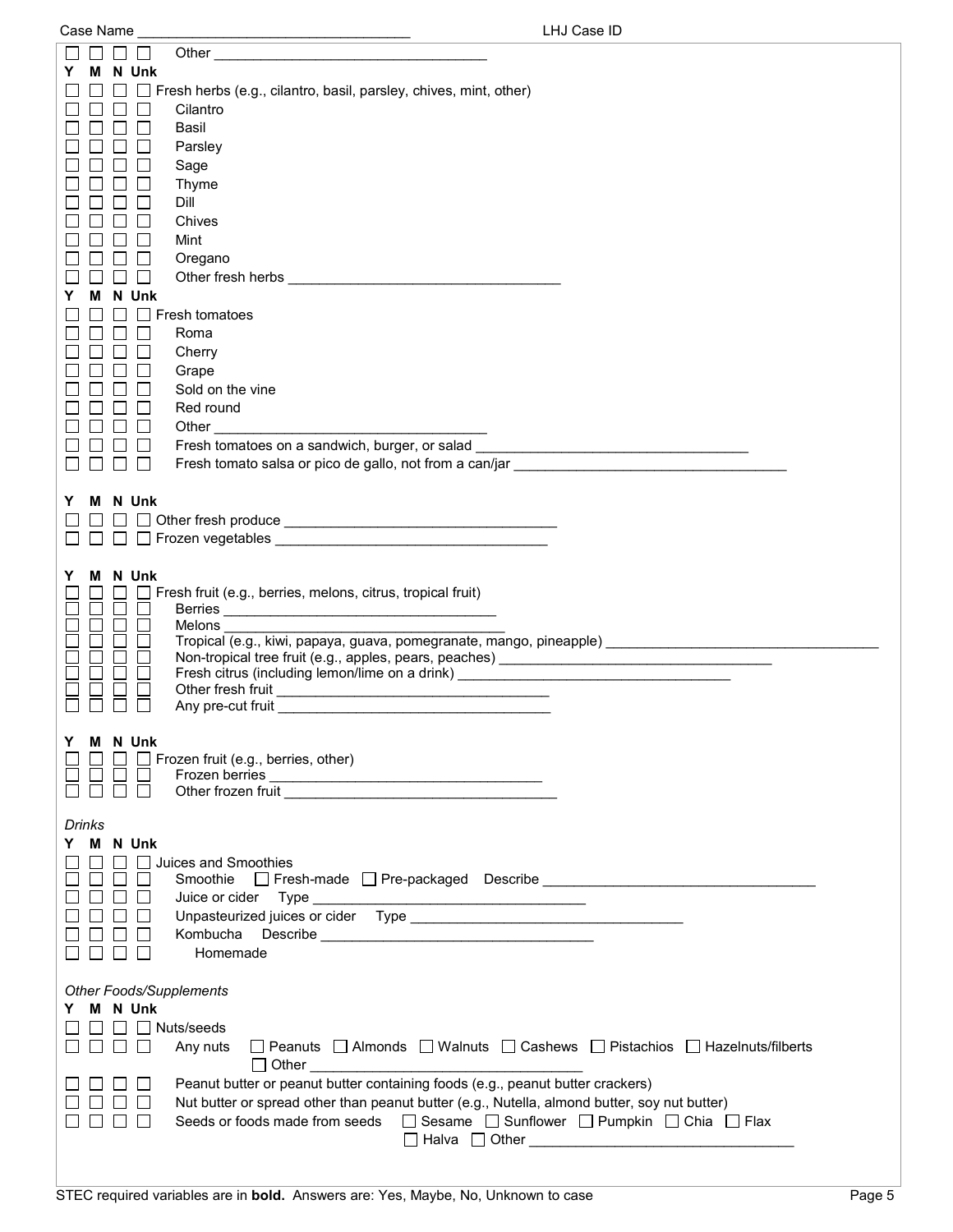| Case Name                        | LHJ Case ID                                                                                                                                                                                                                          |
|----------------------------------|--------------------------------------------------------------------------------------------------------------------------------------------------------------------------------------------------------------------------------------|
| M N Unk<br>Y                     |                                                                                                                                                                                                                                      |
|                                  | $\Box$ New or different foods or beverages consumed during the exposure $\Box$                                                                                                                                                       |
| <b>Water Exposure</b><br>Y N Unk | <b>Describe</b>                                                                                                                                                                                                                      |
|                                  | Source of drinking water known                                                                                                                                                                                                       |
| $\perp$<br>$\Box$                | Bottled water                                                                                                                                                                                                                        |
|                                  | Individual well <b>contract to the contract of the contract of the contract of the contract of the contract of the contract of the contract of the contract of the contract of the contract of the contract of the contract of t</b> |
|                                  | Shared well <b>contract the contract of the contract of the contract of the contract of the contract of the contract of the contract of the contract of the contract of the contract of the contract of the contract of the cont</b> |
| $\perp$                          |                                                                                                                                                                                                                                      |
|                                  | □ Untreated/unchlorinated water (e.g., surface, well, lake, stream, spring) ___________________________________<br>□ □ Any recreational water exposure (e.g., lake, river, pool, waterpark) ________________________________         |
|                                  |                                                                                                                                                                                                                                      |
|                                  | Treatment $\Box$ Treated $\Box$ Untreated $\Box$ Unk                                                                                                                                                                                 |
|                                  | Type □ Lake □ River □ Pool/hot tub □ Wading pool □ Fountain □ Waterpark<br>□ Splash pad/water playground □ Other                                                                                                                     |
|                                  |                                                                                                                                                                                                                                      |
|                                  |                                                                                                                                                                                                                                      |
| <b>Animal Exposure</b>           |                                                                                                                                                                                                                                      |
| N Unk<br>Y.<br>$\Box$            | $\Box$ Any contact with pet animals at home or elsewhere                                                                                                                                                                             |
| $\Box$<br>$\Box$                 | Cats or kittens                                                                                                                                                                                                                      |
|                                  | Dogs or puppies                                                                                                                                                                                                                      |
| $\mathbf{L}$<br>$\mathsf{L}$     | Any new household pets in the last month <b>example 20</b> modes and the last month                                                                                                                                                  |
|                                  |                                                                                                                                                                                                                                      |
| N Unk<br>Y                       |                                                                                                                                                                                                                                      |
|                                  | $\Box$ Any contact with pet food or treats                                                                                                                                                                                           |
| $\Box$<br>$\blacksquare$         | Pet treats or chews (pig ears, pizzles, rawhide, hooves, etc.) Type/variety/brand                                                                                                                                                    |
|                                  | Prepackaged pet food (canned or dry) Type/variety/brand                                                                                                                                                                              |
|                                  |                                                                                                                                                                                                                                      |
| N Unk<br>Y.                      | Any contact with farm animals, including chickens or ducks                                                                                                                                                                           |
|                                  | Cows or calves                                                                                                                                                                                                                       |
|                                  | Donkeys                                                                                                                                                                                                                              |
|                                  | Goats<br>Horses or ponies                                                                                                                                                                                                            |
|                                  | Sheep                                                                                                                                                                                                                                |
|                                  | Pigs or swine                                                                                                                                                                                                                        |
|                                  | Baby chicks, ducklings or other baby poultry ___________________________________                                                                                                                                                     |
|                                  | Adult chickens, turkeys, or other adult poultry<br>Deer                                                                                                                                                                              |
|                                  |                                                                                                                                                                                                                                      |
| N Unk<br>Y.                      |                                                                                                                                                                                                                                      |
|                                  | $\Box$ Applied or handled compost/manure                                                                                                                                                                                             |
|                                  | $\Box$ $\Box$ Contact with animal manure/droppings other than dogs or cats $\Box$                                                                                                                                                    |
|                                  |                                                                                                                                                                                                                                      |
| <b>Animal Settings</b>           |                                                                                                                                                                                                                                      |
| Y N Unk                          |                                                                                                                                                                                                                                      |
|                                  |                                                                                                                                                                                                                                      |
|                                  | $\Box$ Hunting/butchering                                                                                                                                                                                                            |
|                                  | □ □ Work with animals or animal products (e.g., research, farming, veterinary medicine, animal slaughter)                                                                                                                            |
|                                  | Exposure to any of the following facilities/settings even if no direct animal contact                                                                                                                                                |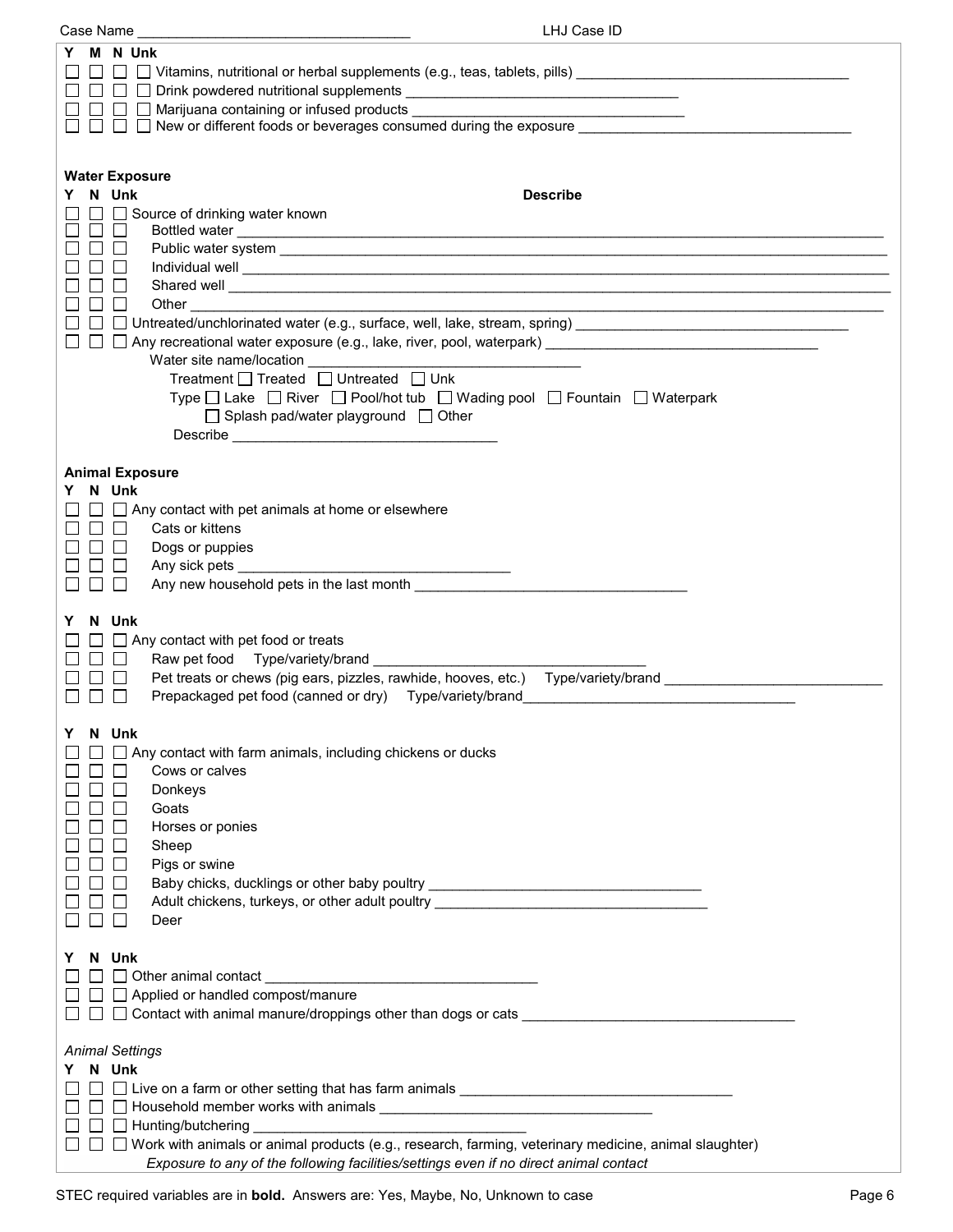| LHJ Case ID                                                                                                                                                                                                                                                                                                                                                                                                                                                                                                                                                                                                                                                                                                |                                                                                                                                                |                      |                         |                          |  |  |
|------------------------------------------------------------------------------------------------------------------------------------------------------------------------------------------------------------------------------------------------------------------------------------------------------------------------------------------------------------------------------------------------------------------------------------------------------------------------------------------------------------------------------------------------------------------------------------------------------------------------------------------------------------------------------------------------------------|------------------------------------------------------------------------------------------------------------------------------------------------|----------------------|-------------------------|--------------------------|--|--|
|                                                                                                                                                                                                                                                                                                                                                                                                                                                                                                                                                                                                                                                                                                            |                                                                                                                                                | Y N Unk              | <b>Describe</b>         | Type of exposure         |  |  |
|                                                                                                                                                                                                                                                                                                                                                                                                                                                                                                                                                                                                                                                                                                            | Research facility                                                                                                                              | $\Box$ $\Box$ $\Box$ |                         | $\Box$ Work $\Box$ Visit |  |  |
|                                                                                                                                                                                                                                                                                                                                                                                                                                                                                                                                                                                                                                                                                                            | Slaughterhouse                                                                                                                                 | $\Box$ $\Box$ $\Box$ |                         | $\Box$ Work $\Box$ Visit |  |  |
|                                                                                                                                                                                                                                                                                                                                                                                                                                                                                                                                                                                                                                                                                                            | Veterinary facility                                                                                                                            | $\Box$ $\Box$ $\Box$ |                         | $\Box$ Work $\Box$ Visit |  |  |
|                                                                                                                                                                                                                                                                                                                                                                                                                                                                                                                                                                                                                                                                                                            | Visited or worked on any of the following settings even if no direct animal contact                                                            |                      |                         |                          |  |  |
|                                                                                                                                                                                                                                                                                                                                                                                                                                                                                                                                                                                                                                                                                                            | Petting zoo                                                                                                                                    | Y N Unk              | Location, animals, etc. | Type of exposure         |  |  |
|                                                                                                                                                                                                                                                                                                                                                                                                                                                                                                                                                                                                                                                                                                            | Zoo                                                                                                                                            | $\Box$ $\Box$ $\Box$ |                         | $\Box$ Work $\Box$ Visit |  |  |
|                                                                                                                                                                                                                                                                                                                                                                                                                                                                                                                                                                                                                                                                                                            |                                                                                                                                                | $\Box$ $\Box$        |                         | $\Box$ Work $\Box$ Visit |  |  |
|                                                                                                                                                                                                                                                                                                                                                                                                                                                                                                                                                                                                                                                                                                            | Dairy farm                                                                                                                                     | $\Box$ $\Box$ $\Box$ |                         | $\Box$ Work $\Box$ Visit |  |  |
|                                                                                                                                                                                                                                                                                                                                                                                                                                                                                                                                                                                                                                                                                                            | Other farm contact                                                                                                                             | $\Box$ $\Box$ $\Box$ |                         | $\Box$ Work $\Box$ Visit |  |  |
|                                                                                                                                                                                                                                                                                                                                                                                                                                                                                                                                                                                                                                                                                                            | Agricultural 'Farm and Feed' store                                                                                                             | $\Box$ $\Box$ $\Box$ |                         | □ Work □ Visit           |  |  |
|                                                                                                                                                                                                                                                                                                                                                                                                                                                                                                                                                                                                                                                                                                            | County/state fairs, 4-H events, or similar<br>events where animals are present                                                                 | $\Box$ $\Box$ $\Box$ |                         | $\Box$ Work $\Box$ Visit |  |  |
|                                                                                                                                                                                                                                                                                                                                                                                                                                                                                                                                                                                                                                                                                                            | Pet store or other places where animals<br>are sold or adopted                                                                                 | $\Box$ $\Box$        |                         | $\Box$ Work $\Box$ Visit |  |  |
|                                                                                                                                                                                                                                                                                                                                                                                                                                                                                                                                                                                                                                                                                                            | Attended any school events, birthday<br>parties, or similar events with animals/pets                                                           | $\Box$ $\Box$ $\Box$ |                         | $\Box$ Work $\Box$ Visit |  |  |
|                                                                                                                                                                                                                                                                                                                                                                                                                                                                                                                                                                                                                                                                                                            | Other setting with animals<br>Describe                                                                                                         | $\Box$ $\Box$ $\Box$ |                         | □ Work □ Visit           |  |  |
|                                                                                                                                                                                                                                                                                                                                                                                                                                                                                                                                                                                                                                                                                                            | <b>Sexual Exposure</b>                                                                                                                         |                      |                         |                          |  |  |
|                                                                                                                                                                                                                                                                                                                                                                                                                                                                                                                                                                                                                                                                                                            | Y N Unk<br>$\Box$ Any type of sexual contact with others during the exposure period<br>Number of sexual partners during exposure period Female |                      | Male                    |                          |  |  |
|                                                                                                                                                                                                                                                                                                                                                                                                                                                                                                                                                                                                                                                                                                            | <b>Exposure and Transmission Summary</b><br>Y N Unk                                                                                            |                      |                         |                          |  |  |
| $\Box$ Epi-linked to a confirmed or probable case<br>□ □ N Known contaminated food product __________<br>$\Box$ $\Box$ Outbreak related<br>Likely geographic region of exposure □ In Washington - county _________________ □ Other state ___________                                                                                                                                                                                                                                                                                                                                                                                                                                                       |                                                                                                                                                |                      |                         |                          |  |  |
|                                                                                                                                                                                                                                                                                                                                                                                                                                                                                                                                                                                                                                                                                                            | International travel related □ During entire exposure period □ During part of exposure period □ No international travel                        |                      |                         |                          |  |  |
| <b>Public Health Issues</b><br>N Unk<br>Y.<br>Employed as a food handler<br>$\Box$ Non-occupational food handling (e.g., potlucks, receptions) during contagious period<br>$\Box$ Employed as a health care worker<br>Employed in childcare or preschool<br>$\Box$ Attends childcare or preschool<br>□ Household member or close contact in sensitive occupation or setting (HCW, childcare, food)<br>$\Box$ Employed in or resident of long-term care facility                                                                                                                                                                                                                                            |                                                                                                                                                |                      |                         |                          |  |  |
|                                                                                                                                                                                                                                                                                                                                                                                                                                                                                                                                                                                                                                                                                                            | <b>Public Health Interventions/Actions</b>                                                                                                     |                      |                         |                          |  |  |
| Y                                                                                                                                                                                                                                                                                                                                                                                                                                                                                                                                                                                                                                                                                                          | N Unk<br>□ Exclude individuals in sensitive occupations or settings (HCW, food, childcare) until 2 negative stools<br>$\Box$                   |                      |                         |                          |  |  |
| Case cleared $\square$ 2 negative labs $\square$ Health officer approved $\square$ Other $\square$<br>$\Box$ Test close contacts in sensitive occupations or situations<br>□ Hygiene education provided Date __/__/__<br>Restaurant inspection Name/location Manual According Restaurance Control of Restaurance Control of Restaurance<br>$\Box$ Childcare inspection<br>$\Box$ Testing of home/other water supply<br>$\Box$ Food testing<br>□ Commercial product implicated<br>Initiate trace-back investigation<br>$\Box$<br>$\Box$ Investigation of raw milk dairy<br>$\Box$ Letter sent Date $\Box$<br>Batch date $\frac{1}{\sqrt{1-\frac{1}{2}}}$<br>$\Box$ Any other public health action<br>$\Box$ |                                                                                                                                                |                      |                         |                          |  |  |
| <b>TREATMENT</b><br>Note: Antibiotics are not recommended for treating this disease                                                                                                                                                                                                                                                                                                                                                                                                                                                                                                                                                                                                                        |                                                                                                                                                |                      |                         |                          |  |  |
|                                                                                                                                                                                                                                                                                                                                                                                                                                                                                                                                                                                                                                                                                                            | Y N Unk                                                                                                                                        |                      |                         |                          |  |  |
|                                                                                                                                                                                                                                                                                                                                                                                                                                                                                                                                                                                                                                                                                                            | $\Box$ Did patient receive prophylaxis/treatment                                                                                               |                      |                         |                          |  |  |